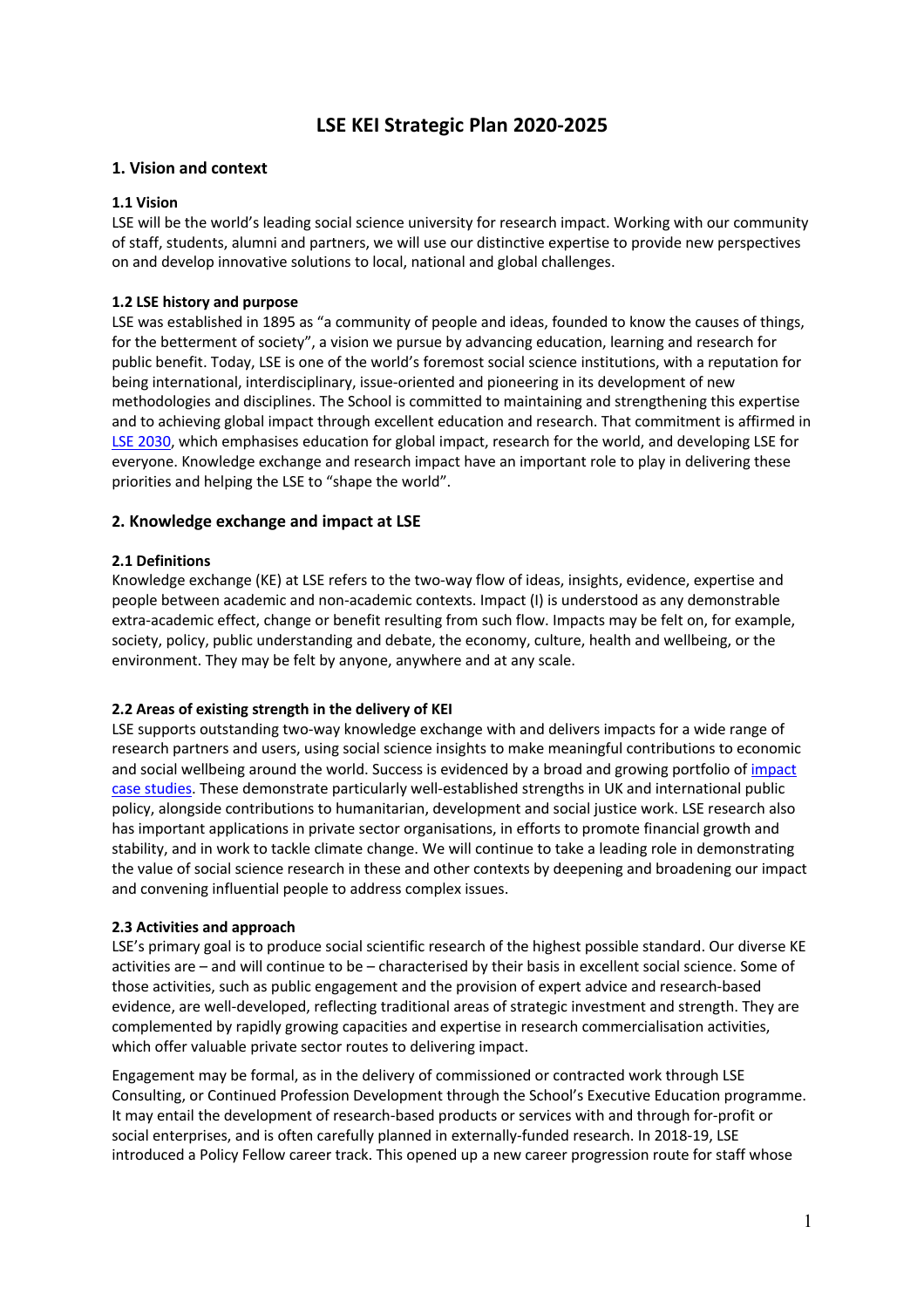user-focused and policy-oriented work and engagement activities contribute to policy making, public debate and impact, allowing us to both support and recognise the work they do.

KEI may also arise more serendipitously from *ad hoc* projects run at departmental or project levels, or via personal connections with non-academic partners. Whether formal or informal, many of our engagement activities include such partners as participants in or co-producers of new knowledge.

Central support is provided through the School's KEI Integrated Service, made up of staff in Research & Innovation and in the Communications Division. KEI activity is also supported by central resources such as the successful suite of blogs hosted on the lse.ac.uk platform, which attract very large audiences: an estimated 29 million people have visited LSE blogs, generating almost 44 million views. LSE podcasts include the award-winning LSE IQ, episodes of which were downloaded 360,000 times in 2018-2019. The School supports further engagement through its Research Festival, attended by more than 4,400 people in 2019, and Public Lecture Programme. The latetr attracted some 40,000 attendees to almost 150 events in 2018-19 alone; podcasts of those events were downloaded 9,363,934 times.

Financial support for KE activities comes largely from the Higher Education Innovation Fund (HEIF), from which LSE receives some £3.5m annually. Since 2017-18, we have benefitted from additional funding of almost £1m per annum from the National Productivity Investment Fund (NPIF). Alongside infrastructural investments, the School is unusual in using its HEIF allocation to provide competitive internal funding for researcher-led (staff and student) KEI projects. The bid fund provides flexible support for researchers to pursue effective KE expected to deliver extra-academic benefits. Among many high-quality projects, the KEI Fund has supported a series of prestigious commissions, including the LSE Growth Commission, LSE Truth, Trust and Technology Commission, LSE-Lancet Commission on the Future of the NHS, and Commission on State Fragility, Growth and Development. In 2018, an LSE-led partnership, set up to promote entrepreneurship based on social-science research, was awarded £5m from Research England's Connecting Capability Fund. The outputs of LSE KEI activities are all, as standard, made freely and openly available, in line with the School's broader commitment to the open research agenda. The School encourages all of its departments and centres to be proactive both in seeking and creating opportunities for academic involvement in two-way knowledge exchange, and in accessing appropriate central support for this.

We will build on this considerable experience, and on our areas of existing strength, to deliver researchbased economic and societal impacts of outstanding reach and significance.

# **3. Purpose and objectives of this strategic plan**

The primary purpose of this strategic plan is to promote continued improvements in the quality and efficacy of LSE's two-way knowledge exchange, to help ensure that as many as possible of the potential benefits of excellent research conducted at LSE are realised for as many and as diverse beneficiaries as possible. This is in line with the vision and mission set out in LSE 2030, including as it relates to demonstrating the value of the social sciences.

Secondary goals include improving the School's capacity to capitalise on new funding opportunities, including any reconfiguration of the UK's relationship with EU funding programmes, and Government mission- or challenge-led research and KEI agendas. The plan is further intended to help LSE respond positively to sector-wide performance assessments and reporting requirements, including the Research Excellence Framework, Knowledge Exchange Framework and Knowledge Exchange Concordat.

Core objectives in support of these purposes build on the foundations laid by the School's previous investments and achievements in KEI. They are framed here by three cross-cutting principles, which strongly reflect the guiding principles set out in LSE 2030.

#### **3.1 Broadening connection**

Maintaining and expanding our partnerships, collaborations and connections is central to achieving the objectives of this plan. It also contributes to LSE's wider strategic goal to demonstrate the value of social sciences for a range of potential partners, funders, businesses, local communities, third sector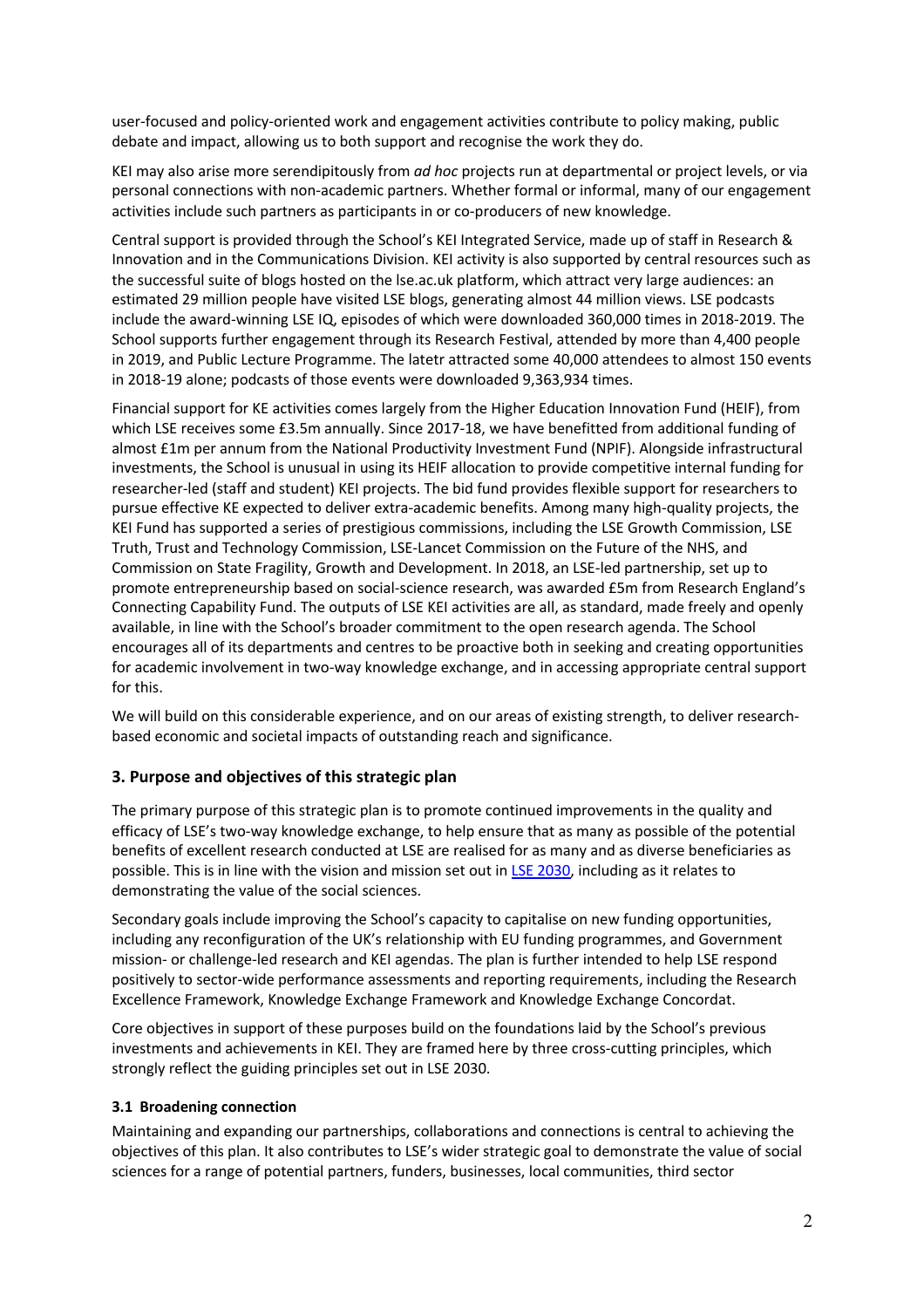organisations, policy-makers and a broad general public in the UK and elsewhere. This reflects the LSE 2030 principle of achieving "Global impact and reach". Specific objectives in support of this include:

- Strengthening our approach to understanding and developing the depth and breadth of our relationships with current and potential non-academic partners.
- Acting as leaders in promoting continued improvement in effective two-way knowledge sharing in collaboration with new, as well as existing, partners. This will include piloting new methods and models of engagement, including research commercialisation.
- Maximising opportunities for all staff and students to create value for research partners, users and beneficiaries beyond academia. This will include improving processes for identifying and leveraging opportunities to participate in high-quality external KEI activities.
- Making it easier for current and potential external partners and users of LSE research to access and benefit from our work.
- Encouraging and supporting researchers to inspire, consult and collaborate with the public, including (where appropriate) by involving them in research.
- Acting as an anchor institution for social sciences in London, bringing together local, national and international research partners and users to promote a distinctive social science approach to tackling pressing challenges.
- Continuing to make the case for social sciences by demonstrating their public, policy, social and economic relevance.

## **3.2 Enhancing inclusion**

The School takes an inclusive approach to supporting research across the breadth of its disciplines. We also seek to deliver positive impacts from that research for wide-ranging beneficiaries in the UK and internationally, and to use whichever processes or activities are most suited to that end in any particular case. This reflects the LSE 2030 principle of "Excellence built from diversity and inclusion". Objectives in support of enhanced inclusion include:

- Continuing to emphasise the importance of genuinely two-way engagement and exchange.
- Working with partners in a range of public and private and third sectors, as well as in local communities, to contribute positively to the society, economy, culture, health and wellbeing of wideranging and diverse groups.
- Seeking ways to deliver benefits to new, wider or more diverse users and beneficiaries, and to uphold equity in access to those benefits. We will be particularly alert to opportunities to increase work with groups that have traditionally been marginalised or disadvantaged in their access to KE.
- Recognising and nurturing diverse areas and types of impact associated with the full breadth of disciplinary and cross-disciplinary research carried out at LSE.
- Ensuring that the outputs of KE activity continue to be made freely and openly available.
- Promoting a productive and mutually beneficial relationship between research impact and teaching and the student experience. This will include increasing opportunities for students to participate in knowledge exchange activities, and support for our thriving student entrepreneurship and civic engagement activities, both of which are being further developed under the heading of LSE Student Futures. It will also involve supporting researchers to embed case studies of engagement and impact into taught programmes, and to involve students in KEI activities as appropriate, including through entrepreneurship. This is in line with the LSE 2030 priority, "Educate for global impact".

#### **3.3 Promoting responsible and financially sustainable KEI**

Properly resourcing, supporting, recognising and rewarding KEI activities (both at School level and at the level of departments and centres) is essential to realising the public benefits of LSE research. Progress here requires further capacity-building activity and work to improve the ways in which we monitor, evaluate and record KEI activities and outcomes. This reflects aspects of the LSE 2030 principle of "Ensuring a sustainable future".